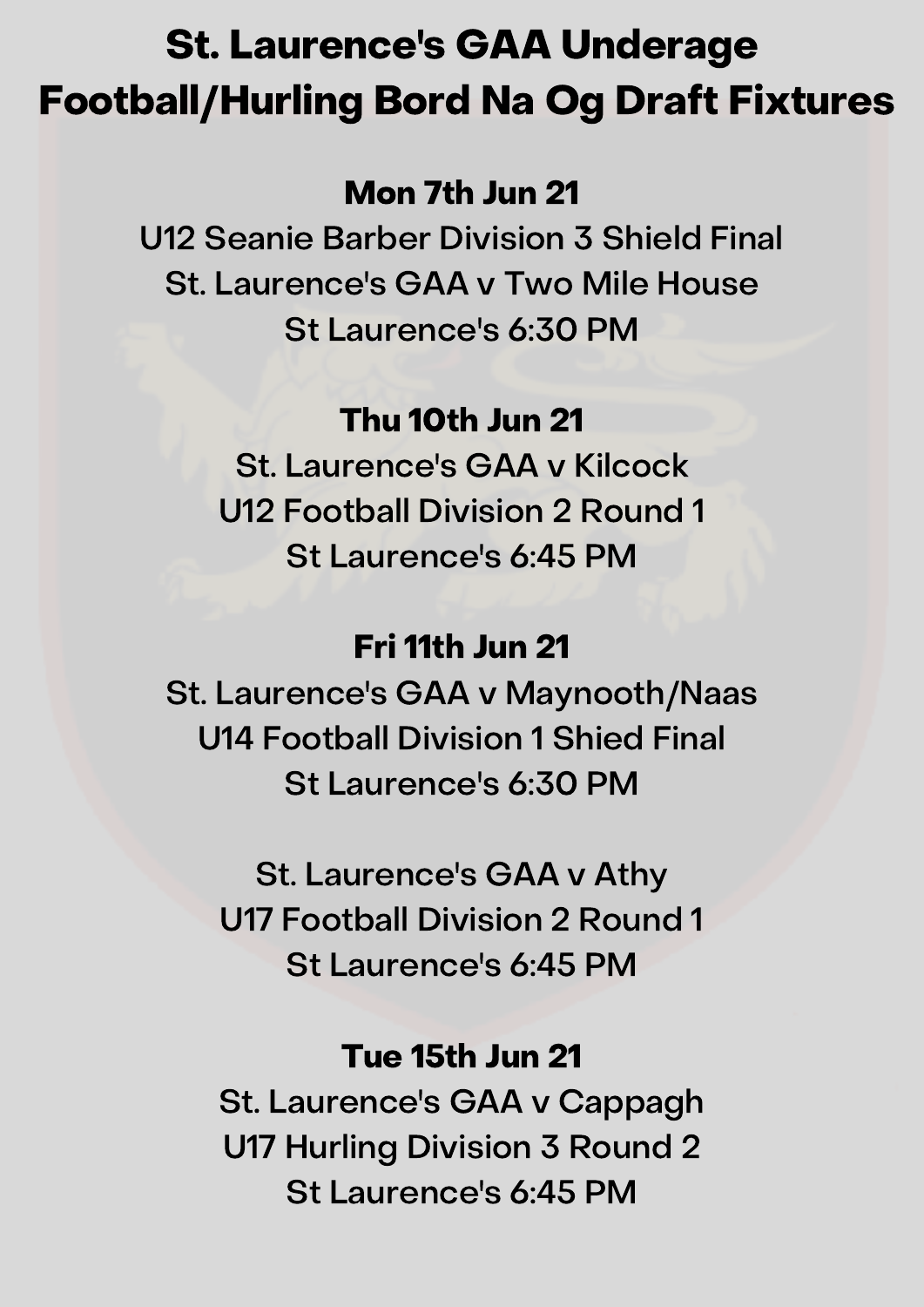## Sun 20th Jun 21

St. Laurence's GAA v St Nicholas U13 Football Division 2 Group B Round 1 St Laurence's 10:30 AM

## Tue 22nd Jun 21

St. Laurence's GAA v Maynooth U13 Hurling Division 3 Group A Round 2 St Laurence's 6:45 PM

St. Laurence's GAA v St. Columbas U17 Hurling Division 3 Round 3 St Laurence's 6:45 PM

## Wed 23rd Jun 21

St. Laurence's GAA v Naas U15 Hurling Division 2 Group A Round 2 St Laurence's 6:45 PM

### Wed 30th Jun 21

St. Laurence's GAA v Sarsfields U15 Football Division 1 Group A Round 2 St Laurence's 6:45 PM